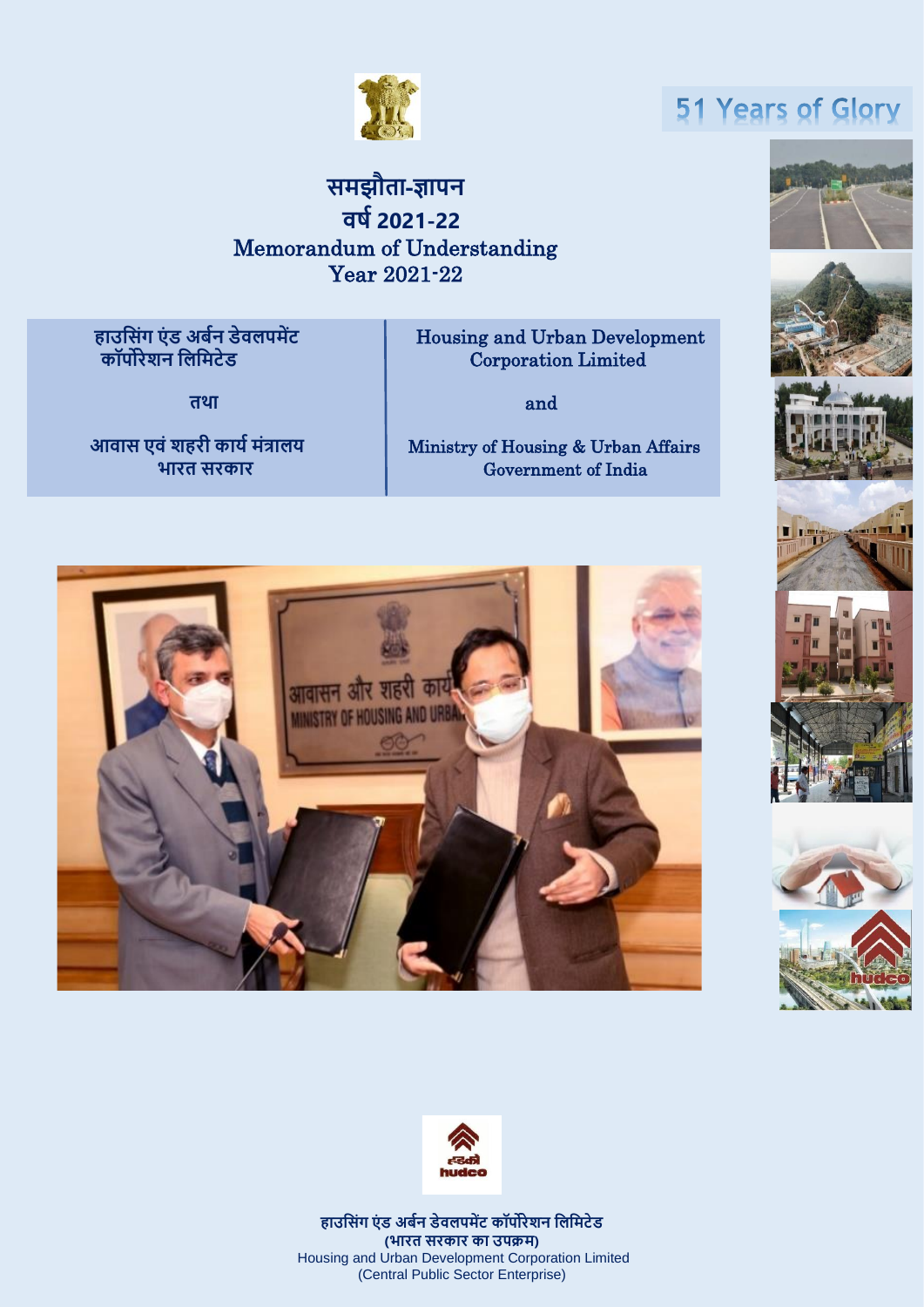### **MoU 2021-22 : Housing & Urban Development Corporation Ltd. (Standalone)**

| S.No.          | <b>Name of Parameter</b>                                                                                            | <b>Unit</b>   | Weightage | <b>Estimates</b><br>for<br>$(2020-21)$ | <b>Best of</b><br><b>Legacy</b><br>performance | <b>Targets</b><br><b>MoU</b><br>2021-22 |
|----------------|---------------------------------------------------------------------------------------------------------------------|---------------|-----------|----------------------------------------|------------------------------------------------|-----------------------------------------|
| $\mathbf{1}$   | Revenue from<br>Operations                                                                                          | Rs.Crore      | 5         |                                        |                                                | 8589                                    |
| 2              | <b>Asset Turnover ratio</b>                                                                                         | $\frac{0}{0}$ | 5         |                                        |                                                | 9.67                                    |
| 3              | EBTDA as a percentage<br>of Revenue                                                                                 | $\frac{0}{0}$ | 10        |                                        |                                                | 31.61                                   |
| $\overline{4}$ | <b>Return on Net Worth</b>                                                                                          | $\%$          | 10        |                                        |                                                | 14.26                                   |
| 5              | <b>Return on Capital</b><br>Employed                                                                                | $\frac{0}{0}$ | 5         |                                        |                                                | 9.85                                    |
| 6              | <b>Market Capitalization-</b><br><b>Share Price</b><br>improvement over BSE<br>Finance Index                        | $\frac{0}{0}$ | 15        |                                        |                                                | 5.00                                    |
| $\overline{7}$ | Loans disbursed to<br><b>Total Funds Available</b>                                                                  | $\%$          | 20        |                                        |                                                | 96.63                                   |
| 8              | Overdue loans to Total<br>loans                                                                                     | $\frac{0}{0}$ | 10        |                                        |                                                | 6.50                                    |
| 9              | <b>NPA to Total loans</b>                                                                                           | $\frac{0}{0}$ | 10        |                                        |                                                | 0.35                                    |
| 10             | Cost of raising funds<br>through bonds as<br>compared to similarly<br>rated CPSEs/entities<br>(Margin over Reuters) | bps           | 10        |                                        |                                                | $-3.22$                                 |
|                | <b>Total</b>                                                                                                        |               | 100       |                                        |                                                |                                         |

### **Notes:**

1. The targets are based on audited accounts for FY 2020-21

2. Vision provided by the Administrative Ministry is also considered for benchmarking

3. Achievement for the parameters of Loans disbursed to Total funds available, Overdue loans to Total loans, NPA to Total Loans and Cost of raising funds to be confirmed based on Annual Report of CPSE for FY 2021-22

4. Proportionate marks for achievement of 50% to 100% targets

5. No marks for achievement below 50% of targets

6. In case of parameter no.6, the marks will be assigned proportionately based on the achievement by the CPSE and the clause of zero marks below 50% achievement will not be applicable for this parameter.

7. In working out achievements for FY 2021-22, quantified qualifications of CAG/Statutory Auditors to be adjusted in case of overstatement of Revenue/Profit/Surplus or understatement of Loss/Deficit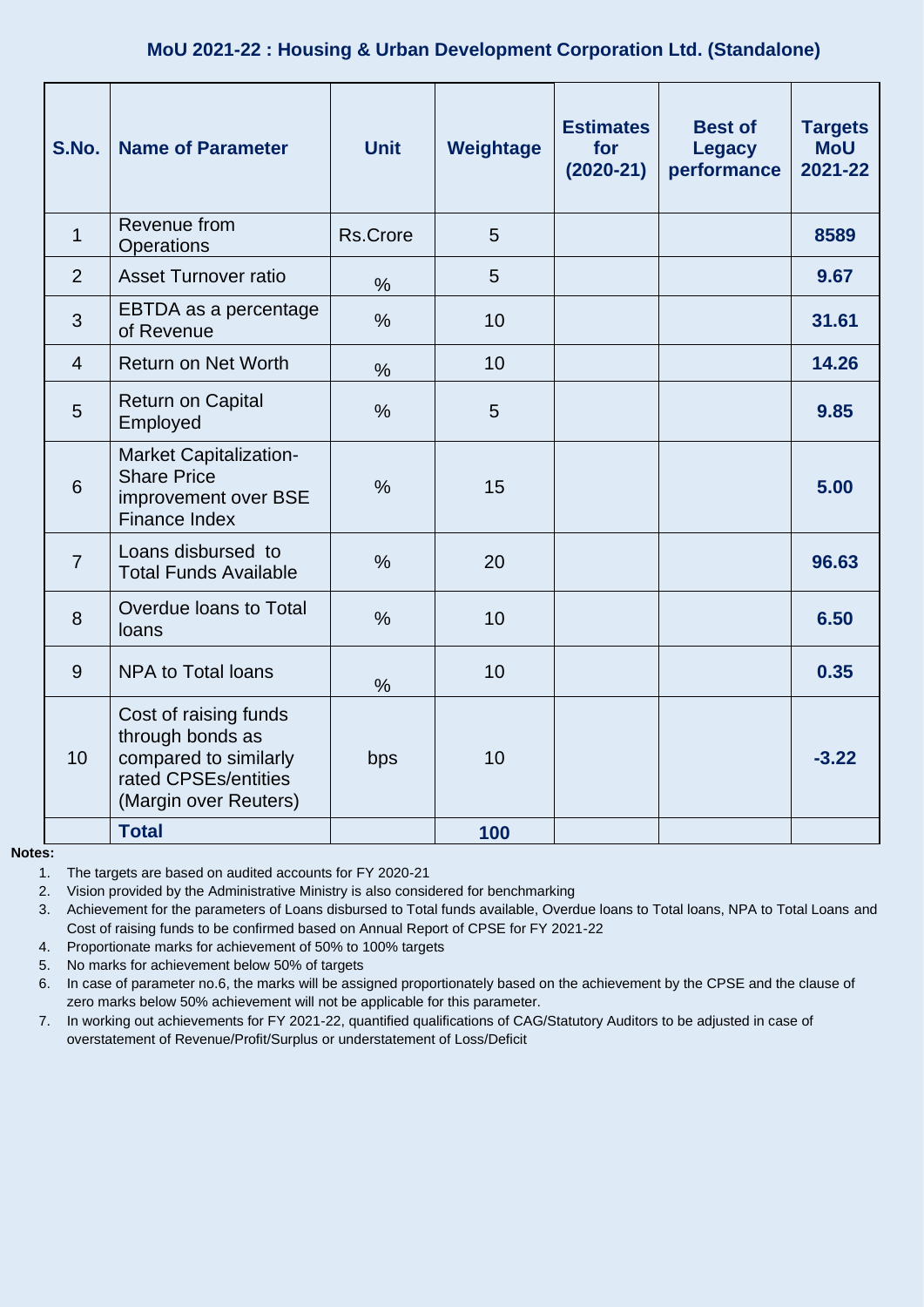### **MoU 2021-22 : Housing & Urban Development Corporation Ltd. (Standalone) Compliance Parameters for 2021-22**

| S.No | <b>Parameter</b>                                                                                                                                                                                                                                                                                                                                                                                                                            | <b>Marks</b> | <b>Source/Verification</b>                                                                                        |
|------|---------------------------------------------------------------------------------------------------------------------------------------------------------------------------------------------------------------------------------------------------------------------------------------------------------------------------------------------------------------------------------------------------------------------------------------------|--------------|-------------------------------------------------------------------------------------------------------------------|
| 1.   | 25% of Total Procurement from GeM portal: (Procurement of goods<br>and services through GeM portal during the year as per GeM) / (Total<br>procurement of goods and services during the previous year as per<br>Sambandh portal) *100                                                                                                                                                                                                       | $-2$         | <b>Administrative Ministry</b><br>on the basis of GeM<br>portal and Sambandh<br>portal                            |
| 2.   | DPE guidelines on select matters<br>(i) Pay Revision guidelines and Review of profitability of CPSEs for<br>pay revision<br>(ii) Expenditure Management Economy Measures and<br>Rationalisation of Expenditure<br>(iii) Guidelines on Accessible India Campaign (Sugamya Bharat<br>Abhiyan)<br>(iv) Guidelines on implementation of the Apprenticeship Act, 1961<br>(v) Guidelines issued from time to time on CSR expenditure by<br>CPSEs. | $-2$         | Administrative<br>Ministry<br>on the basis<br>of CAG<br>Reports etc.                                              |
| 3.   | Compliance of provisions in the Companies Act, 2013 (or SEBI<br>(LODR) regulations in case of listed entities) on Corporate<br>Governance such as :<br>(i) Composition of Board of Directors<br>(ii) Board Committees (Audit Committees etc.)<br>(iii) Holding Board Meetings<br>(iv) Related Party Transaction<br>(v) Disclosures and Transparency                                                                                         | $-3$         | Administrative<br>Ministry<br>on the basis of CAG/<br>Statutory/<br>Secretarial<br><b>Auditor Report(s)</b>       |
| 4.   | Target as given by DIPAM/ NITI Aayog:<br>(i) Dividend Payout<br>(ii) Assets Monetization Milestones<br>(iii) Specific disinvestment Milestones                                                                                                                                                                                                                                                                                              | $-2$         | Administrative<br><b>Ministry</b><br>the<br>basis<br>of<br><b>on</b><br>confirmation<br>from<br>DIPAM/ NITI Aayog |
| 5.   | Procurement and timely payment to Micro Small and Medium<br>Enterprises (25% of Procurement of goods and services through<br>MSEs(including 4% from SC/ST MSEs and 3% from Women MSEs)<br>during the year as per Sambandh Portal/(Total procurement of<br>goods and services during the year as per Samband Portal)                                                                                                                         | $-2$         | Administrative<br>Ministry<br>the<br><b>of</b><br>basis<br><b>on</b><br>Sambandh portal                           |
| 6.   | Steps and initiatives taken for Health & Safety improvement of<br>Human Resources in CPSEs (Target to be prescribed by the<br><b>Administrative Ministry)</b>                                                                                                                                                                                                                                                                               | $-1$         | Confirmation<br>the<br>by<br>administrative Ministry                                                              |

Kannan

**Shri Kamran Rizvi Chairman & Managing Director Corporation Limited (HUDCO)** Government of India<br>Date: 27. *1*. 20 21 Date 27.1.2022

Mang Jahi

**Shri Manoj Joshi Secretary Housing & Urban Development Constrainers and Ministry of Housing & Urban Affairs,**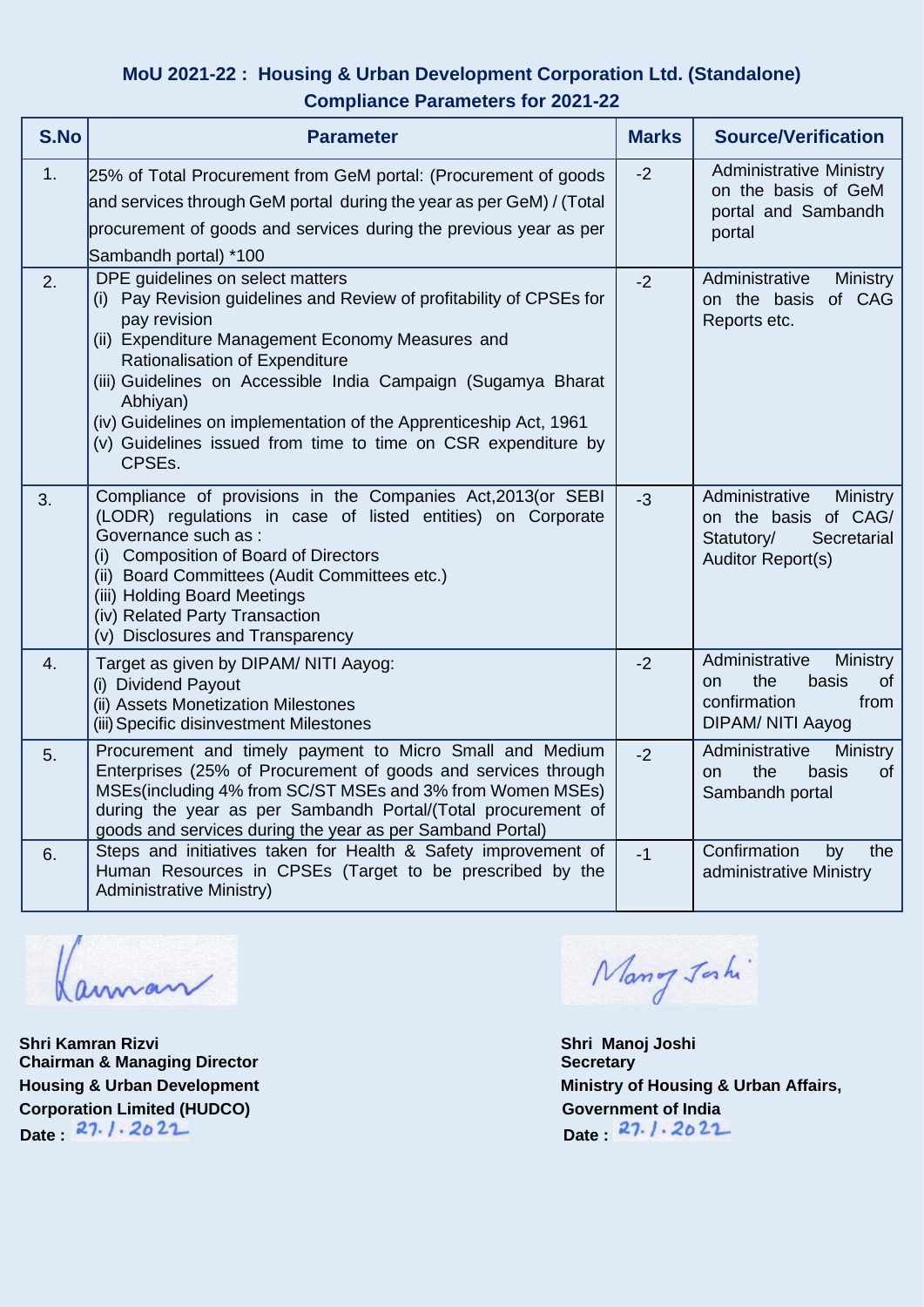### **एमओय ू 2021-22 : हाउलसंग एण्ड अर्शन डेविपमेंट कॉपोिेर्न लिलमटेड (एकि)**

| क्र.सं. | मापदण्ड                       | इकाई          | अंक | $(2020-21)$ | उत्कृष्ट | लक्ष्य 2021-22 |
|---------|-------------------------------|---------------|-----|-------------|----------|----------------|
|         |                               |               |     | के लिए      | आदर्श    |                |
|         |                               |               |     | अनुमानित    | परिचालन  |                |
| 1.      | प्रचालनों से राजस्व           | रु.करो        | 5   |             |          | 8589           |
|         |                               | ड़ में        |     |             |          |                |
| 2.      | परिसंपत्ति कारोबार अन् पात    | $\frac{0}{0}$ | 5   |             |          | 9.67           |
| 3.      | राजस्व के प्रतिशत के रूप में  | $\%$          | 10  |             |          | 31.61          |
|         | ईबीटीडीए                      |               |     |             |          |                |
| 4.      | निवल मूल्य पर प्राप्ति        | $\frac{0}{0}$ | 10  |             |          | 14.26          |
| 5.      | प्रयुक्त पूंजी पर प्राप्ति    | $\%$          | 5   |             |          | 9.85           |
| 6.      | बाजार पूंजीकरण-बीएसई वित्त    | $\%$          | 15  |             |          | 5.00           |
|         | सूचाकांक पर शेयरों की कीमत    |               |     |             |          |                |
|         | में सुधार                     |               |     |             |          |                |
| 7.      | कुल उपलब्ध निधियों के प्रति   | $\frac{0}{0}$ | 20  |             |          | 96.63          |
|         | संवितरित ऋण                   |               |     |             |          |                |
| 8.      | कुल ऋणों पर अतिदेय ऋण         | $\frac{0}{0}$ | 10  |             |          | 6.50           |
| 9.      | कुल ऋणों पर एनपीए             | $\frac{0}{0}$ | 10  |             |          | 0.35           |
| 10.     | समरूप रेटिंग वाले सार्वजनिक   | बीपीए         | 10  |             |          | $-3.22$        |
|         | क्षेत्र के उपकमों/संस्थाओं की | स             |     |             |          |                |
|         | तुलना में बांडस के माध्यम से  |               |     |             |          |                |
|         | निधि अर्जित करने की लागत      |               |     |             |          |                |
|         | (रीयूटर्स पर मार्जिन)         |               |     |             |          |                |
|         |                               | कुल           | 100 |             |          |                |

**टिप्पणी :** 

- सभी लक्ष्य, वित्तीय वर्ष 2020-21 के लिए लेखापरीक्षित खातों पर आधारित है ।
- उपलब्धियों के लिए प्रशासनिक मंत्रालय दवारा बताए गए लक्ष्यों पर भी विचार किया जाता है ।
- कुल उपलब्ध निधियों के प्रति संवितरित ऋण के मापदण्डों, कुल ऋणों के प्रति बकाया ऋण, कुल ऋणों के प्रति एनपीए की उपलब्धियाँ और निधि अर्जित करने की लागत को वित्तीय वर्ष 2021-22 के लिए सीपीएसई की वार्षिक रिपोर्ट के आधार पर निर्धारित किया जाना है ।
- 50% से 100% तक के लक्ष्यों के प्राप्त करने के लिए आनुपतिक अंक ।
- 50.00% से कम लक्ष्यों की प्राप्ति के लिए कोई भी अंक नहीं हैं ।
- मापदंड संख्या 6 के मामले में, सीपीएसई द्वारा उपलप्ब्ध के आधार पर आनुपाततक रूप से अकं आवंटटत ककए जाएंगे और 50% उपलप्ब्ध से कम के ललए शून्य अकं का उपबंध इस मापदंड के ललए लागूनहीं ककया जाएगा।
- वित्तीय वर्ष 2021-22 की उपलब्धियों को पहचानने के लिए नियंत्रक एवं महालेखापरीक्षक/सांविधिक लेखापरीक्षकों की मात्रात्मक योग्यताओं को राजस्व/ लाभ/अधिशेष में अधिक दर्शाने या लाभ/हानि में कम बताने की दशा में समायोजित ककया जाना है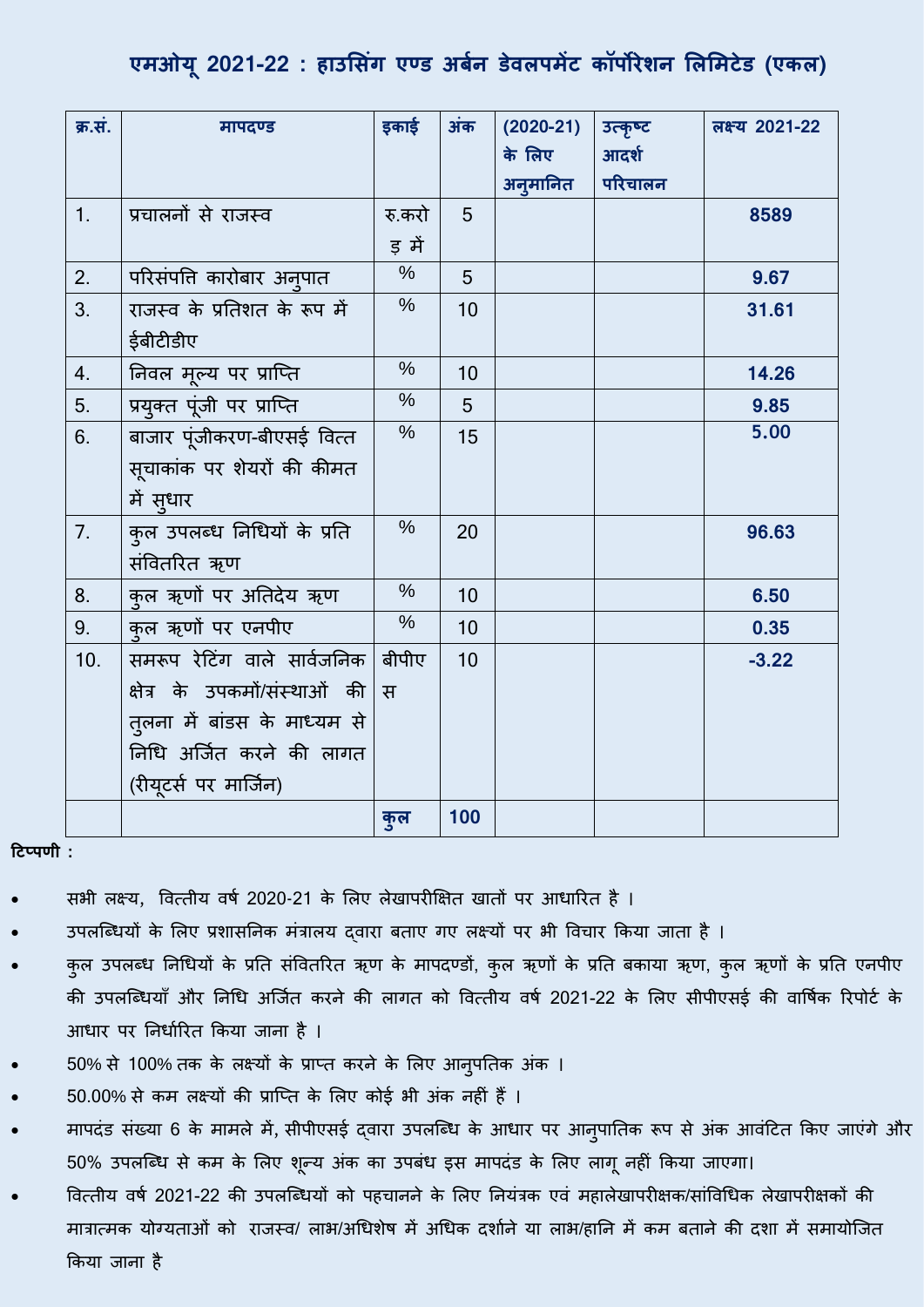### एमओयू 2021-22 : हाउसिंग एण्ड अबेन डेवलपमेंट कॉपोरेशन लिमिटेड (एकल)

**क्र.सं. मापदण् ड अंक स्रोत/सत् यापन**  1. जेम पोटवल सेकुल खरीद का 25%: (जेम के अनुसार वर्व के दौरान वस्तुओं और सेवाओं की कुल खरीद)/(संबंध पोर्टल दवारा विगत वर्ष में वस्तुओं और सेवाओं की कुल खरीद) \* 100 -2 जेम और संबंध पोटवल के आधार पर प्रशासतनक मंत्रालय 2.  $\vert$  चयनित मामलों में डीपीई दिशानिर्देश (i) वेतन संशोधन के लिए सीपीएसई की  $\vert$ लाभ प्रदत्ता की समीक्षा और वेतन संशोधन दिशानिर्देश (ii) व्यय प्रबंधन के आर्थिक उपाय और व्यय का आन्**पातिककरण (iii) स्**गम्य भारत अभियान पर टदशातनदेश (सुगम्य भारत अलभयान) (iv) प्रलशक्षु अधधतनयम 1961 के क्रियान्वयन के दिशानिर्देश (v) सीपीएसई दवारा सीएसआर खर्च पर समय-समय पर जारी टदशातनदेश । -2 सीएजी रिपोर्ट इत्यादि के आधार पर प्रशासतनक मंत्रालय 3. |कॉर्पोरेट संचालन पर कंपनी अधिनियम, 2013 के प्रावधानों (अथवा| सेबी(एलओडीआर) की सूचीबद्ध इकाइयों के मामले में बताए गए तनयमों) का अनुपालन जैसे :(i) निदेशक मंडल का संयोजन (ii) बोर्ड समितियाँ (लेखा समिति इत्यादि) (iii) बोर्ड की बैठक बुलाना (iv) संबंधित पक्ष लिन-देन (v) प्रकटीकरण एवं पारदर्शिता -3 सीएजी/सांत्तवधधक/सधचवी य लेखापरीक्षक रिपोर्ट(एस) के आधार पर प्रशासतनक मंत्रालय 4. | डीआईपीएएम/नीति आयोग दवारा बताएं गए लक्ष्य :(i) लाभांश भृगतान (ii) परिसंपत्ति मुद्रीकरण उपलब्धियाँ (iii) विशेष विनिवेश उपलब्धियाँ -2 डीआईपीएएम/नीतत आयोग से पुप्टट के आधार पर प्रशासतनक मंत्रालय 5. | सूक्ष्म, लघु, एवं मध्यम उदयमों को समय से खरीद एवं भूगतान (संबंध पोर्टल | -2 के अनुसार वर्ष के दौरान सूक्ष्म, लघु, एवं मध्यम उद्यमों से वस्तुओं और सेवाओं की 25% तक की खरीद(अन्.जा./अन्.ज.जा. के सूक्ष्म, लघु, एवं मध्यम उद्यमों से 4% और महिलाओं के सूक्ष्म, लघु, एवं मध्यम उद्यमों से 3% की ख़रीद शालमल))/(संबंध पोटवल के अनुसार वर्व के दौरान वस्तुओं और सेवाओं की कुल खरीद) संबंध पोर्टल के आधार पर प्रशासतनक मंत्रालय 6.  $\boxed{\overline{\mathfrak{R}}}$ सीपीएसई में मानव संसाधन के स्वास्थ्य एवं सुरक्षा में सुधार के लिए उठाए गए  $\boxed{-1}$ कदम एवं पहलें (प्रशासतनक मंत्रालय द्वारा सुझाए गए लक्ष्य) -1 प्रशासतनक मंत्रालय दवारा पुष्टि

**वर्श 2021-22 के लिए के अन ु पािनात्मक मापदण् ड**

 **श्री कामरान ररज़वी श्री मनोज जोशी अध्यक्ष एवं प्रर्ंध ननदेर्क हाउलसंग एण्ड अर्शन डेविपमेंट कॉपोिेर्न लि.(हडको)**   $27.1.2022$ **टदनांक: टदनांक:** 

Mang Jahi

 **सचचव**  आवासन और शहरी कार्य मंत्रालय  **भाित सिकाि** दिनांक: 27.1.2022